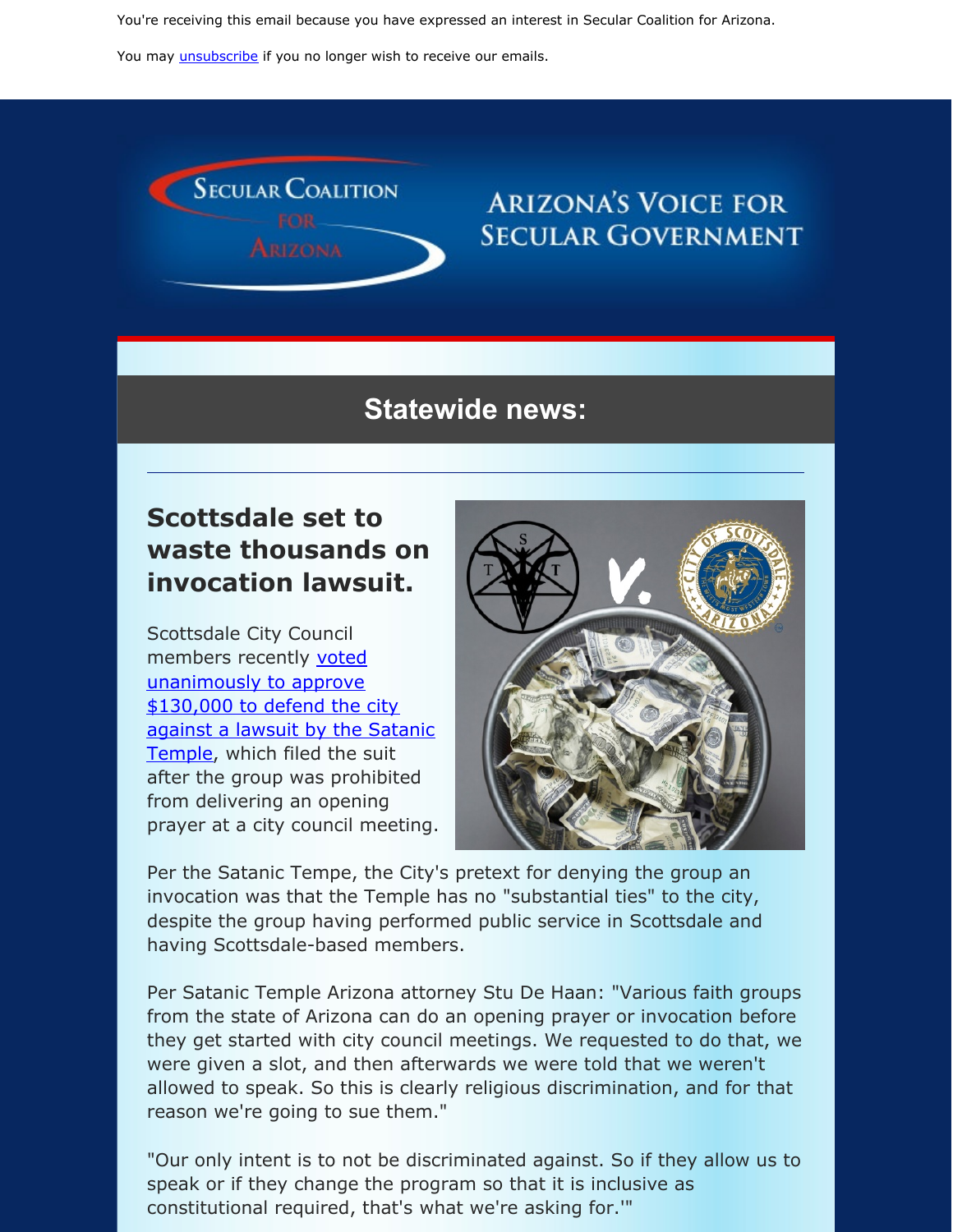**Are you a Scottsdale resident? Email all council members at citycouncil@ScottsdaleAz.gov, Mayor Jim WJ Lane at jlane@ScottsdaleAz.gov, or give the council a call at 480-312- 2550.**



## **A win against transphobia in the Arizona Court of Appeals.**

The state Court of Appeals made a [precedent-setting](https://www.azcourts.gov/Portals/0/OpinionFiles/Div1/2019/1 CA-CV 19-0266 - In Re Cortez - FINAL.pdf?fbclid=IwAR1qR3JTrdDQ9jyHhjVYNC8wfZ1kRK0uRzOPP4Ym3b1otB3TG55rWAH0VKc) ruling last week upholding gender transition as a valid reason for a legal name change.

The case dealt with a transitioning transgender

woman who wished to change her documents to match her gender identity. Yuma County Superior Court Judge Lawrence Kenworthy denied the application without hearing for "failure to show good cause." Kenworthy was also reportedly holding up another name change application for a transgender man based on his failure to show proof of gender reassignment surgery.

The Court of Appeals ruled "the statute does not permit the superior court to deny a person's name-change request only because the person wants the new name to reflect a gender transition."

Read more [here](https://www.phoenixnewtimes.com/news/transgender-arizona-court-appeals-name-change-judge-kenworthy-11402618).

# **National news:**

Most GOP voters say adoption agencies shouldn't be allowed to refuse [same-sex](https://thehill.com/hilltv/rising/471123-majority-of-gop-voters-say-adoption-agencies-shouldnt-be-allowed-to-refuse-same-sex-couples?fbclid=IwAR1DuzLeTJGi_K-Qx6t9EoblcURMZW9BLxn28REs_IN1Jnp9RVnTSh0awPE) couples

[America](https://medium.com/@Shesreallyfat/america-is-being-run-by-a-cult-7f5d7af7be8a) is being run by a cult

[Anti-Abortion](https://www.huffpost.com/entry/the-source-planned-parenthood-funding_n_5dcec005e4b01f982f00e4d4?fbclid=IwAR1brwycBV9CJMyMlRY-CkWxmT3vTXDTtVHfIbgal3NbSt0OWQ_A7hCrS_8) Centers Compete For Federal Funds Forfeited By Planned Parenthood